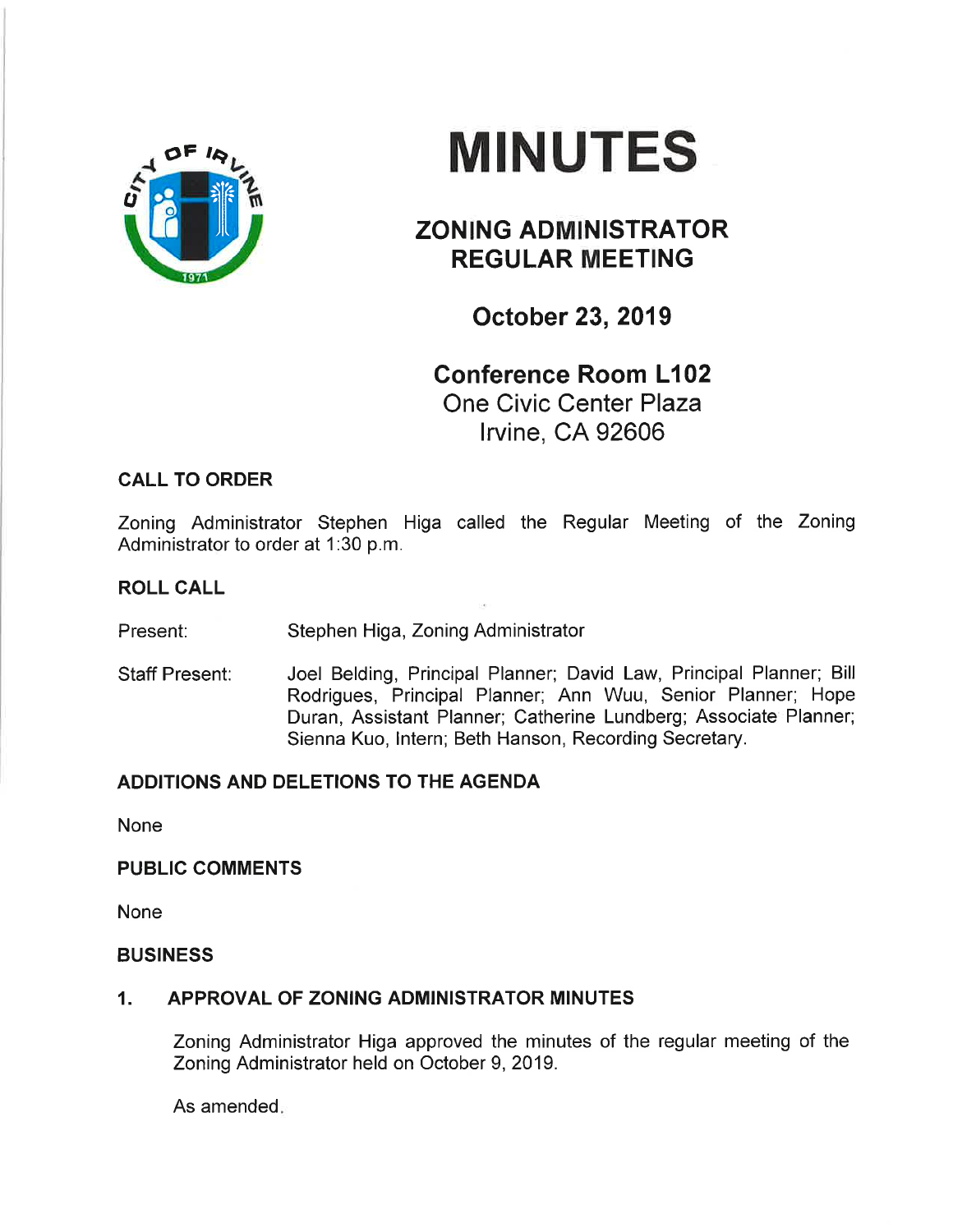#### PUBLIC HEARINGS

#### $2.$ SIGN PROGRAM MODIFICATION (00794950-PSS) WITH ADMINISTRATIVE RELIEF FOR THE BOARDWALK IN THE IRVINE BUSINESS COMPLEX (PLANNING AREA 36)

Hope Duran, Assistant Planner, presented the staff report and was available to answer questions.

Zoning Administrator Higa opened the public hearing at 1:30 p.m

The applicant, Norman Phillips, Davis Associates, was available to answer questions and spoke briefly on the project.

Zoning Administrator Higa closed the public hearing at 1:35 p.m

ACTION: Zoning Administrator Higa adopted RESOLUTION NO. 19-1489 - <sup>A</sup> RESOLUTION OF THE ZONING ADMINISTRATOR OF THE CITY OF IRVINE, CALIFORNIA, APPROVING SIGN PROGRAM MODIFICATION 00794950-PSS WITH ADMINISTRATIVE RELIEF FOR THE BOARDWALK LOCATED AT 18545, 18555, 18565, & 18575 JAMBOREE ROAD IN THE IRVINE BUSINSS COMPLEX (PLANNING AREA 36); FILED BY DAVIES ASSOCIATES, lNC.

#### 3. SIGN PROGRAM MODIFICATION WITH ADMINISTRATIVE RELIEF FOR FIVE POINT GATEWAY LOCATED AT 15101, 15131, 15161, 15191 ALTON PARKWAY IN PLANNING AREA 5T (ORANGE COUNTY GREAT PARK)

Catherine Lundberg, Associate Planner, presented the staff report and was available to answer questions. Bill Rodrigues, Principal Planner, was also available for questions.

Zoning Administrator Higa opened the public hearing at 1:36 p.m

The applicant, Rick Batt, Sign Specialists Corporation, spoke on this item and was available to answer questions.

Zoning Administrator Higa closed the public hearing at 1:40 p.m

AGTION: Zoning Administrator Higa adopted Resolution No. 19-1494 - <sup>A</sup> RESOLUTION OF THE ZONING ADMINISTRATOR OF THE CITY OF IRVINE, CALIFORNIA, APPROVING SIGN PROGRAM MODIFICATION 00788427-PSS WITH ADMINISTRATIVE RELIEF FOR FIVE POINT GATEWAY, LOCATED AT 15101, 15131, 15161, 15191 ALTON PARKWAY WITHIN DISTRICT 3, PLANNING AREA 51 (ORANGE COUNTY GREAT PARK), FILED BY SIGN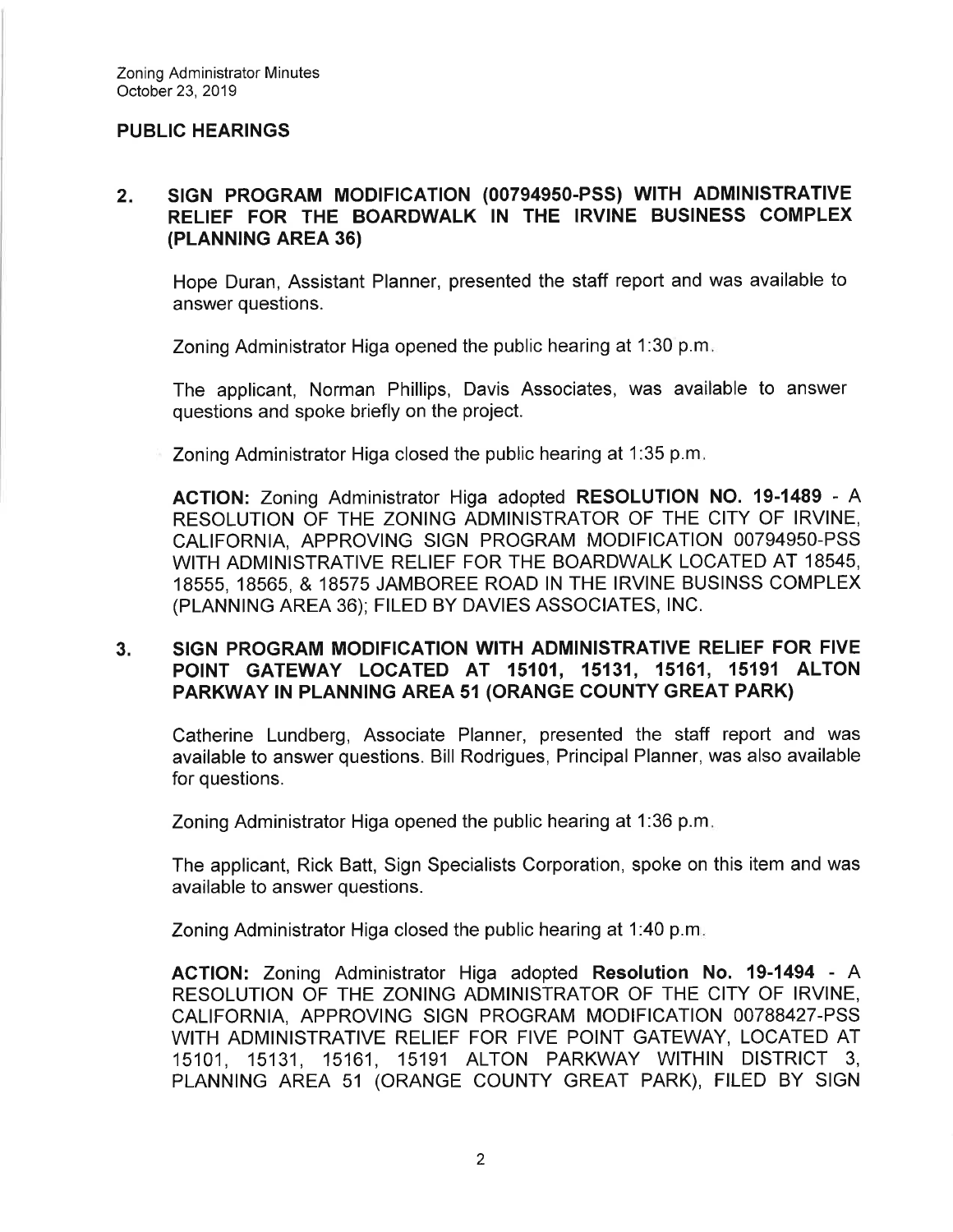SPECIALISTS CORPORATION ON BEHALF OF FIVE POINT OFFICE VENTURES, LLC.

#### 4 coNDlTloNAL USE PERMIT 00791358-PCPM FOR A HEALTH CLUB (B-BODY FITNESS) AT 6640 IRVINE CENTER DRIVE IN PLANNING AREA 31 (SPECTRUM 6)

Zoning Administrator Higa opened the public hearing at 1:41 p.m.

Ann Wuu, Senior Planner, gave the staff presentation and was available to answer questions. Ms. Wuu noted that parking for the business will be limited during the lunch hours and the lrvine Company will be actively monitoring parking (Conditions 6.19; 6.20, and 6.21).

Pete Pirzadeh, Pirzadeh & Associates, spoke on the item stressing that parking will be strictly monitored by the lrvine Company.

Zoning Administrator Higa closed the public hearing at 1:48 p.m.

ACTION: Zoning Administrator Higa adopted Resolution No.19-1493 - A RESOLUTION OF THE ZONING ADMINISTRATOR OF THE CITY OF IRVINE, CALIFORNIA APPROVING CONDITIONAL USE PERMIT 00791358-PCPM FOR A HEALTH CLUB (B-BODY FITNESS) AT 6640 IRVINE CENTER DRIVE lN PLANNING AREA 31 (SPECTRUM 6); FILED BY PIRZADEH & ASSOCIATES, INC. ON BEHALF OF THE IRVINE COMPANY

#### 5 CONDITIONAL USE PERMIT 00791359-PCPM FOR A HEALTH CLUB (9ROUND FITNESS) AT 6610 IRVINE CENTER DRIVE IN PLANNING AREA 31 (SPECTRUM 6)

Zoning Administrator Higa opened the public hearing at 1:49 p.m

Ann Wuu, Senior Planner, gave the staff presentation and was available to answer questions.

Pete Pirzadeh, Pirzadeh & Associates, spoke on the item stressing that parking will be limited during the lunch hours and the lrvine Company will be actively be monitoring parking.

Zoning Administrator Higa closed the public hearing at 1:52 p.m

ACTION: Zoning Administrator Higa adopted RESOLUTION NO. 19-1492 - A RESOLUTION OF THE ZONING ADMINISTRATOR OF THE CITY OF IRVINE, CALIFORNIA APPROVING CONDITIONAL USE PERMIT 00791359-PCPM FOR A HEALTH CLUB (9ROUND FITNESS) AT 6610 IRVINE CENTER DRIVE IN